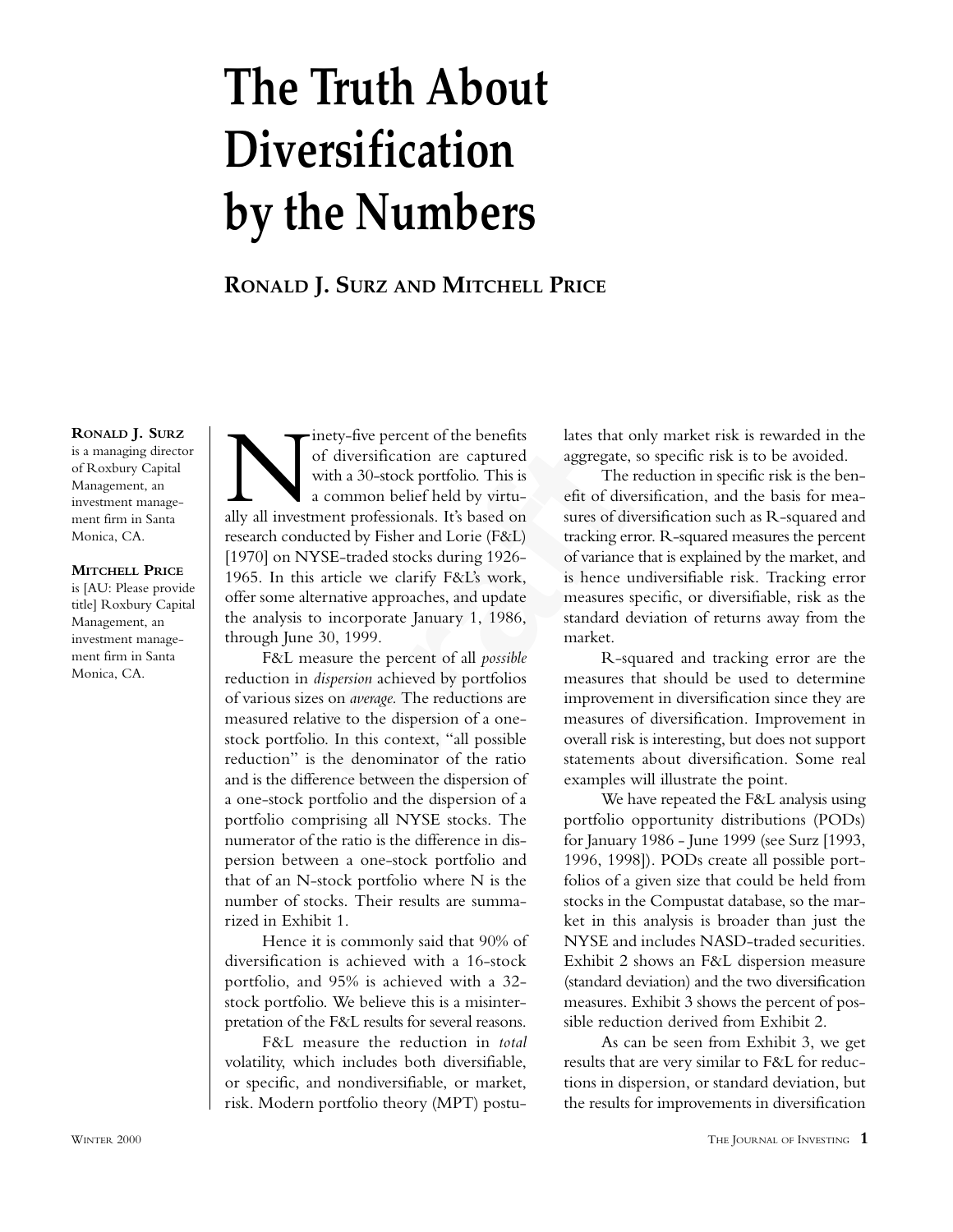## **E XHIBIT 1**

**Reduction in Dispersion by Number of Stocks in Portfolio (%)**

|  |    | <b>Number of Stocks</b> |    |     | Entire        |
|--|----|-------------------------|----|-----|---------------|
|  | 8  | 16                      | 32 | 128 | <b>Market</b> |
|  | Ջን | 90                      | 95 | 99  | 100           |

## **E XHIBIT 2**

**Risk and Diversification Measures for Portfolios of Various Sizes—January 1986-June 1999**

|                           |          | <b>Number of Stocks</b> |       |          | Entire        |
|---------------------------|----------|-------------------------|-------|----------|---------------|
|                           | 1        | 15                      | 30    | 60       | <b>Market</b> |
| <b>Standard Deviation</b> | 45%      | $16.5\%$                | 15.4% | $15.2\%$ | $14.5\%$      |
| $R^2$                     | $\Omega$ | 0.76                    | 0.86  | 0.88     | 1.0           |
| <b>Tracking Error</b>     | 45       | 8.1                     | 62    | 53       | $\theta$      |

## **E XHIBIT 3**

**Percent of Possible Reduction**

|                           |                   | <b>Number of Stocks</b> |        |     | Entire        |
|---------------------------|-------------------|-------------------------|--------|-----|---------------|
|                           |                   | 15                      | 30     | 60  | <b>Market</b> |
| <b>Standard Deviation</b> | $0\%$             | 93%                     | $97\%$ | 98% | $100\%$       |
| $\mathbb{R}^2$            | $\mathbf{\Omega}$ | 76                      | 86     | 88  | 100           |
| <b>Tracking Error</b>     | $\theta$          | 82                      | 86     | 88  | 100           |

## $E$  **XHIBIT** 4

**Ranges of Dispersion and Diversification**

|    |           | <b>Standard Deviation</b> |           |                         |
|----|-----------|---------------------------|-----------|-------------------------|
|    | 15 Stocks | <b>30 Stocks</b>          | 60 Stocks | <b>Entire</b><br>Market |
| 5  | 19.2      | 17.5                      | 17.2      |                         |
| 25 | 17.5      | 16.1                      | 16.0      |                         |
| 50 | 16.5      | 15.4                      | 15.2      | 14.5                    |
| 75 | 15.5      | 14.7                      | 14.5      |                         |
| 95 | 14.3      | 13.9                      | 13.6      |                         |
|    |           |                           | R-Squared |                         |
| 5  | 0.86      | 0.91                      | 0.94      |                         |
| 25 | 0.84      | 0.89                      | 0.91      |                         |
| 50 | 0.76      | 0.86                      | 0.88      | 1.0                     |
| 75 | 0.71      | 0.84                      | 0.86      |                         |
| 95 | 0.63      | 0.76                      | 0.79      |                         |

## **E XHIBIT 5 Reducing Tracking Error**

|           | <b>Tracking Error</b> |                  |           |
|-----------|-----------------------|------------------|-----------|
|           | 15 Stocks             | <b>30 Stocks</b> | 60 Stocks |
| Random    | 8.1                   | 6.2              | 5.3       |
| Largest   | 7.5                   | 5.2              | 4.1       |
| Optimized | 5.4                   | 42               | 3.5       |

are much weaker than previously thought. We now see that a 15-stock portfolio gets 76% of available diversification versus the F&L 93%; this improves somewhat to 82% if tracking error is used as the diversification measure, but note that the tracking error is still a formidable 8.1% per year. Even at 60 stocks we still have less than 90% of the available diversification, while F&L would suggest virtually full diversification at this level.

6.2 5.3 0 the available diversification<br>
6.2 5.3 0 the available diversification<br>
1.0 the available diversification<br>
External properties of dispersions of the available diversification<br>
External properties of dispersions o Besides correcting the misunderstandings about the F&L work, we want to extend our analysis beyond the average fund to encompass the full range of results. Exhibit 4 shows the ranges of dispersion and diversification for various size portfolios. Note in Exhibit 4 that some 15 stock portfolios have *less* dispersion than the market, but none comes close to the diversification of the market. When we look at it this way, it seems so obvious that reductions in dispersion do not equate to improvements in diversification, yet the old interpretation of the F&L work will probably live on.

We also want to acknowledge that most managers attempt to diversify beyond a randomly chosen portfolio. Exhibit 5 shows how tracking error can be reduced through two different techniques—optimization, and holding the largest names. As can be seen, computer optimization can significantly reduce diversifiable risk, but the less sophisticated approach of simply holding the largest names can go a long way toward controlling tracking error.

### **SUMMARY**

We have clarified the relationship between the number of stocks held in a portfolio and diversification. Fifteen-stock portfolios, on average, achieve only 75%-80% of available diversification, not the 90%-plus typically believed. Even 60-stock portfolios achieve less than 90% of full diversification.

Conscious efforts to diversify can improve these figures, but even optimizations won't achieve the diver